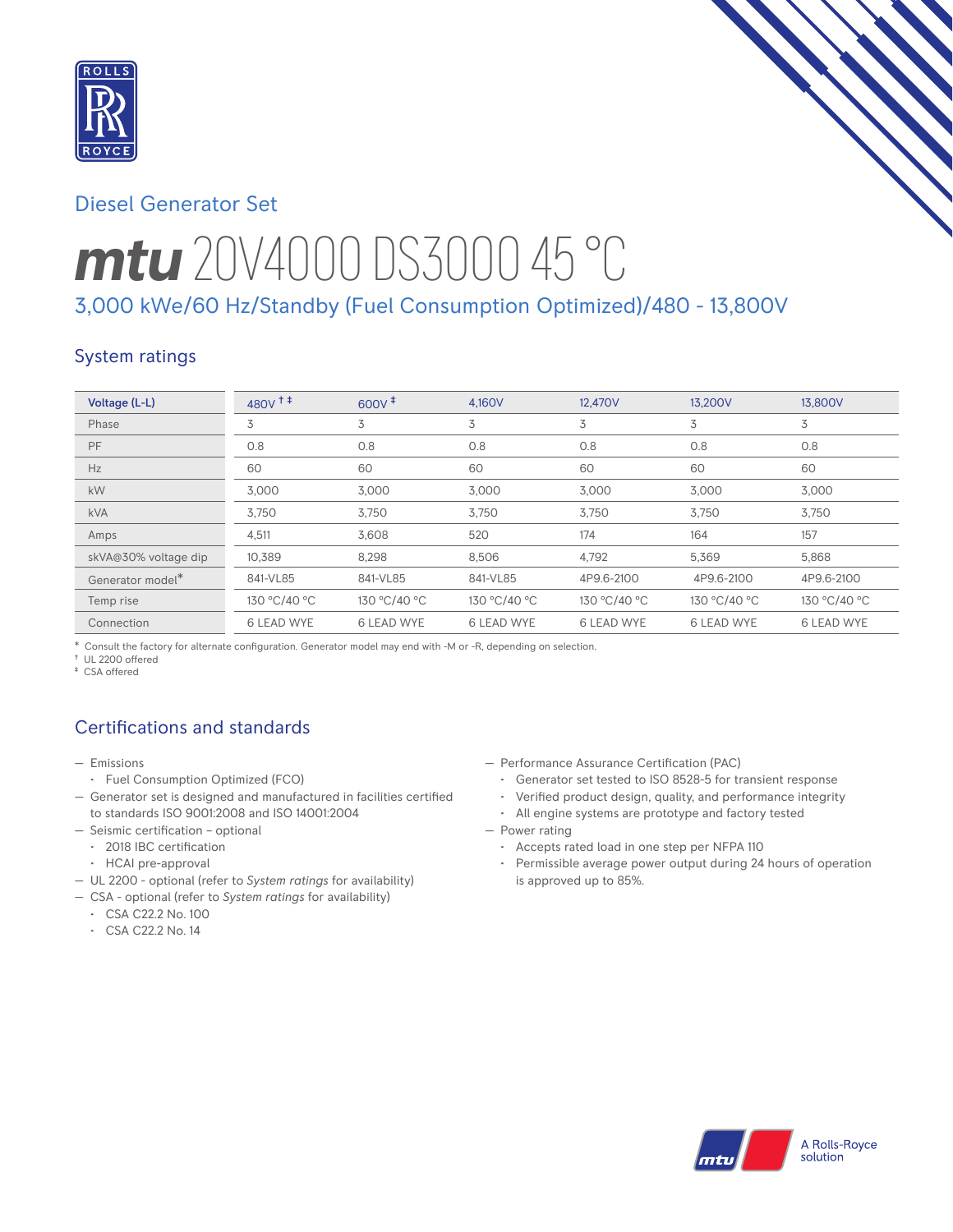## Standard features \*

- Single source supplier
- Global product support
- Two (2) Year/3,000 Hour Basic Limited Warranty
- 20V4000 diesel engine
	- 95.4 liter displacement
	- Common rail fuel injection
- 4-cycle
- Complete range of accessories
- Cooling system
	- Integral set-mounted
	- Engine-driven fan

# Standard equipment \*

#### Engine

- Air cleaners
- Oil pump
- Oil drain extension and shut-off valve
- Full flow oil filter
- Closed crankcase ventilation
- Jacket water pump
- Inter cooler water pump
- Thermostats
- Blower fan and fan drive
- Radiator unit mounted
- Electric starting motor 24V
- Governor electronic isochronous
- Base structural steel
- SAE flywheel and bell housing
- Charging alternator 24V
- Battery box and cables
- Bulkhead fuel connectors
- Flexible exhaust connection
- Fuel consumption optimized

#### **Generator**

- NEMA MG1, IEEE, and ANSI standards compliance for temperature rise and motor starting
- Sustained short circuit current of up to 300% of the rated current for up to 10 seconds
- Self-ventilated and drip-proof
- Superior voltage waveform
- Digital, solid state, volts-per-hertz regulator
- Brushless alternator with brushless pilot exciter
- 4 pole, rotating field
- 130 °C maximum standby temperature rise
- 2-bearing, sealed
- Flexible coupling
- Full amortisseur windings
- 125% rotor balancing
- 3-phase voltage sensing
- $\pm$  0.25% voltage regulation no load to full load
- 100% of rated load one step
- 5% maximum total harmonic distortion
- Generator
	- Brushless, rotating field generator
	- 2/3 pitch windings
	- Permanent Magnet Generator (PMG) supply to regulator
- 300% short circuit capability
- Digital control panel(s)
	- UL recognized, CSA certified, NFPA 110
	- Complete system metering
	- LCD display

#### Digital control panel(s)

- Digital metering
- Engine parameters
- Generator protection functions
- Engine protection
- CANBus ECU communications
- Windows®-based software
- Multilingual capability
- Communications to remote annunciator
- Programmable input and output contacts
- UL recognized, CSA certified, CE approved
- Event recording
- IP 54 front panel rating with integrated gasket
- NFPA 110 compatible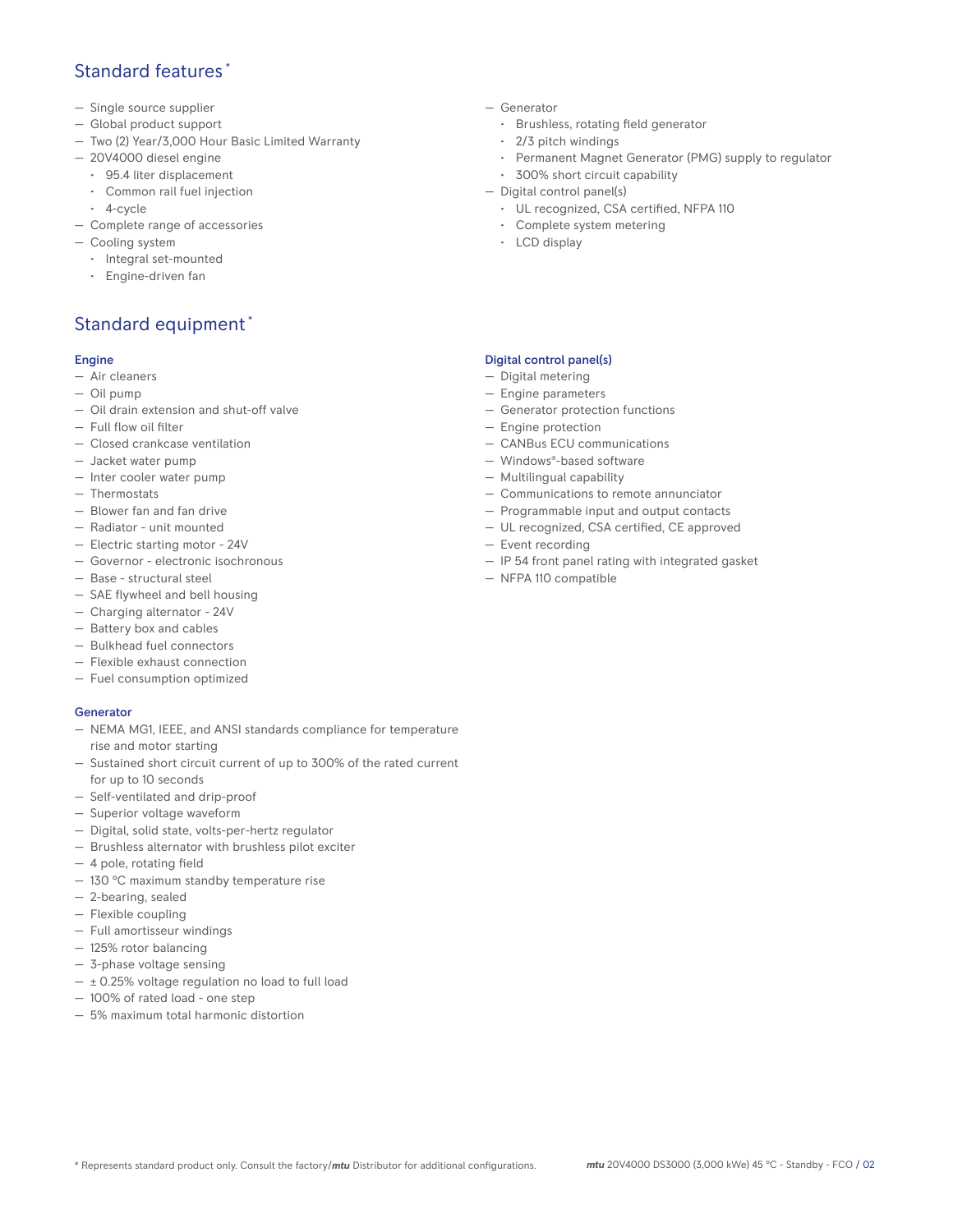# Application data

#### Engine

| Manufacturer                         | mtu                           |
|--------------------------------------|-------------------------------|
| Model                                | 20V4000G94S                   |
| Type                                 | 4-cycle                       |
| Arrangement                          | $20-V$                        |
| Displacement: $L$ (in <sup>3</sup> ) | 95.4 (5,822)                  |
| Bore: cm (in)                        | 17 (6.69)                     |
| Stroke: cm (in)                      | 21(8.27)                      |
| Compression ratio                    | 16.4:1                        |
| Rated rpm                            | 1.800                         |
| Engine governor                      | electronic isochronous (ADEC) |
| Maximum power: kWm (bhp)             | 3,490 (4,680)                 |
| Steady state frequency band          | ± 0.25%                       |
| Air cleaner                          | dry                           |
|                                      |                               |

#### Liquid capacity

| Total oil system: L (gal)             | 390 (103)  |
|---------------------------------------|------------|
| Engine jacket water capacity: L (gal) | 205 (54.2) |
| After cooler water capacity: L (gal)  | 50 (13.2)  |
| System coolant capacity: L (gal)      | 860 (227)  |
|                                       |            |

#### Electrical

| Electric volts DC                                            | 24    |
|--------------------------------------------------------------|-------|
| Cold cranking amps under -17.8 $^{\circ}$ C (O $^{\circ}$ F) | 4.200 |
| Batteries: group size                                        | 8D    |
| Batteries: quantity                                          |       |

#### Fuel system

| Fuel supply connection size          | $-16$ JIC 37 $\degree$ female |
|--------------------------------------|-------------------------------|
|                                      | 1" NPT adapter provided       |
| Fuel return connection size          | $-16$ JIC 37 $\degree$ female |
|                                      | 1" NPT adapter provided       |
| Maximum fuel lift - cranking: m (ft) | $1(3.3)*$                     |
| Maximum fuel lift - running: m (ft)  | 3.1(10)                       |
| Recommended fuel                     | diesel #2                     |
| Total fuel flow: L/hr (gal/hr)       | 1,620 (428)                   |

\* Fuel lift pump for cranking increases lift to: m (ft) 3.1 (10)

#### Fuel consumption

| At 100% of power rating: L/hr (gal/hr)<br>At 75% of power rating: L/hr (gal/hr) | 785 (207)<br>551 (146) |
|---------------------------------------------------------------------------------|------------------------|
| At 50% of power rating: L/hr (gal/hr)<br>Cooling - radiator system              | 379 (100)              |
|                                                                                 |                        |
| Ambient capacity of radiator: °C (°F)                                           | 45 (113)               |
| Maximum restriction of cooling air: intake                                      |                        |
| and discharge side of radiator: kPa (in. H <sub>2</sub> O)                      | 0.12(0.5)              |
| Water pump capacity: L/min (gpm)                                                | 1,567(414)             |
| After cooler pump capacity: L/min (gpm)                                         | 567 (150)              |
| Heat rejection to coolant: kW (BTUM)                                            | 1,260 (71,655)         |
| Heat rejection to after cooler: kW (BTUM)                                       | 940 (53,457)           |
| Heat radiated to ambient: kW (BTUM)                                             | 258 (14,698)           |
| Fan power: kW (hp)                                                              | 60.6 (81.3)            |
|                                                                                 |                        |
| Air requirements                                                                |                        |
| Aspirating: *m <sup>3</sup> /min (SCFM)                                         | 264 (9,323)            |
| Air flow required for radiator                                                  |                        |
| cooled unit: *m <sup>3</sup> /min (SCFM)                                        | 3,082 (108,843)        |
| Remote cooled applications; air flow required for                               |                        |
| dissipation of radiated generator set heat for a                                |                        |
| maximum of 25 °F rise: *m <sup>3</sup> /min (SCFM)                              | 936 (33,045)           |
|                                                                                 |                        |
| * Air density = $1.184 \text{ kg/m}^3$ (0.0739 lbm/ft <sup>3</sup> )            |                        |
| <b>Exhaust system</b>                                                           |                        |
| Gas temperature (stack): °C (°F)                                                | 510 (950)              |
| Gas volume at stack temperature: m <sup>3</sup> /min (CFM)                      | 726 (25,638)           |

| Gas volume at stack temperature: m <sup>3</sup> /min (CFM)  | 726 (25,638) |
|-------------------------------------------------------------|--------------|
| Maximum allowable back pressure at                          |              |
| outlet of engine, before piping: kPa (in. H <sub>2</sub> O) | 8.5(34.1)    |